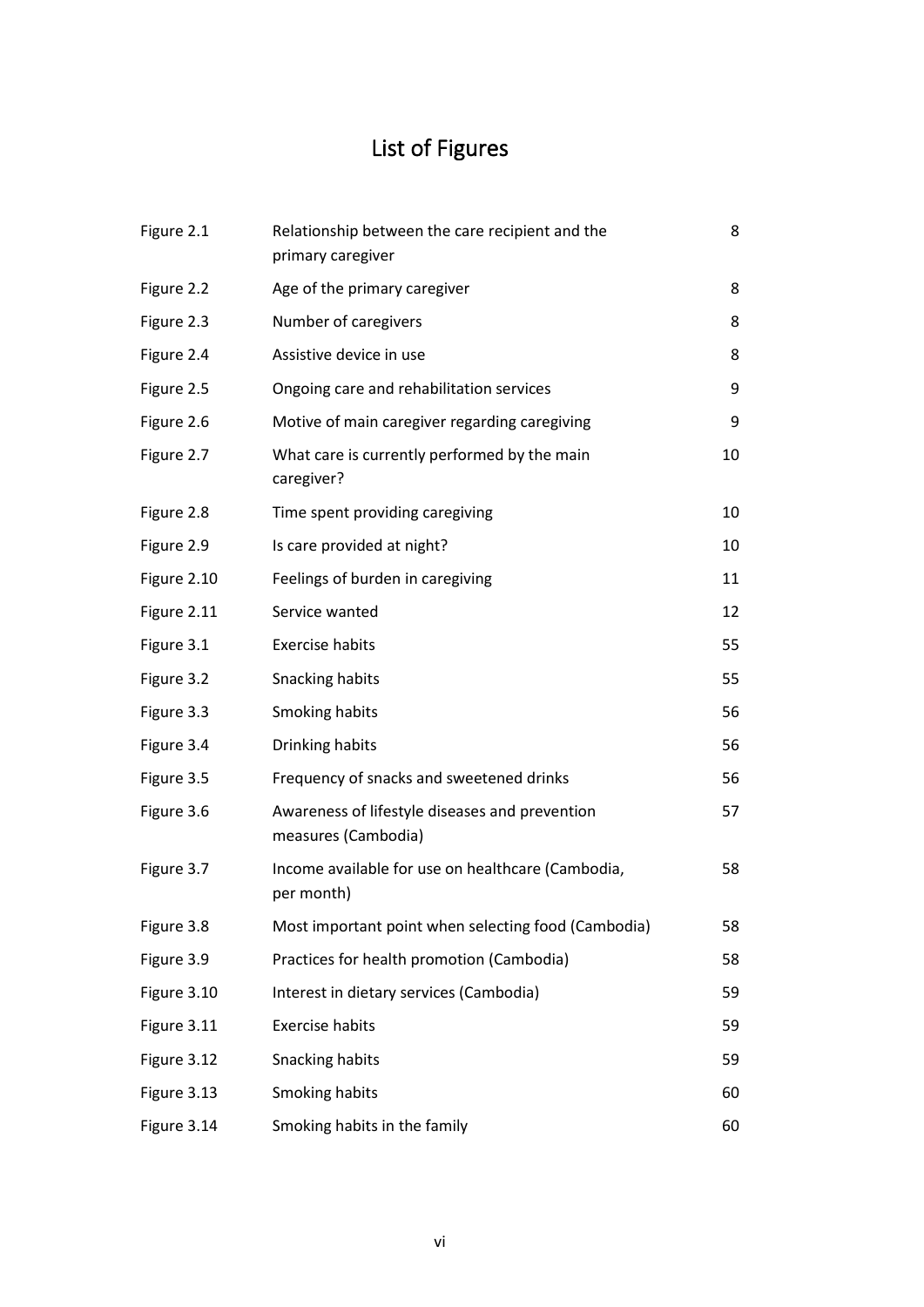| Figure 3.15 | Drinking frequency                                                    | 60 |
|-------------|-----------------------------------------------------------------------|----|
| Figure 3.16 | Frequency of snacks and sweetened drinks                              | 60 |
| Figure 3.17 | Awareness of lifestyle diseases and prevention<br>measures (Lao PDR)  | 61 |
| Figure 3.18 | Income available for use on healthcare (Lao PDR, per<br>month)        | 62 |
| Figure 3.19 | Most important point when selecting food (Lao PDR)                    | 62 |
| Figure 3.20 | Practices for health promotion (Lao PDR)                              | 62 |
| Figure 3.21 | Interest in dietary services (Lao PDR)                                | 63 |
| Figure 3.22 | <b>Exercise habits</b>                                                | 64 |
| Figure 3.23 | Snacking habits                                                       | 64 |
| Figure 3.24 | Smoking habits                                                        | 65 |
| Figure 3.25 | Smoking habits in the family                                          | 65 |
| Figure 3.26 | Drinking frequency                                                    | 65 |
| Figure 3.27 | Frequency of snacks and sweetened drinks                              | 65 |
| Figure 3.28 | Awareness of lifestyle diseases and preventive<br>measures (Viet Nam) | 66 |
| Figure 3.29 | Income available for use on healthcare (Viet Nam)                     | 66 |
| Figure 3.30 | Most important point when selecting food (Viet Nam)                   | 66 |
| Figure 3.31 | Practices for health promotion (Viet Nam)                             | 67 |
| Figure 3.32 | Interest in diet-related services (Viet Nam)                          | 68 |
| Figure 3.33 | Number of nutrition department staff in the hospital                  | 77 |
| Figure 3.34 | Number of staff exclusively assigned to the nutrition<br>department   | 77 |
| Figure 3.35 | Target patients for nutritional counselling                           | 78 |
| Figure 3.36 | Provision of patient meals within hospitals                           | 78 |
| Figure 3.37 | Evaluation of swallowing function                                     | 78 |